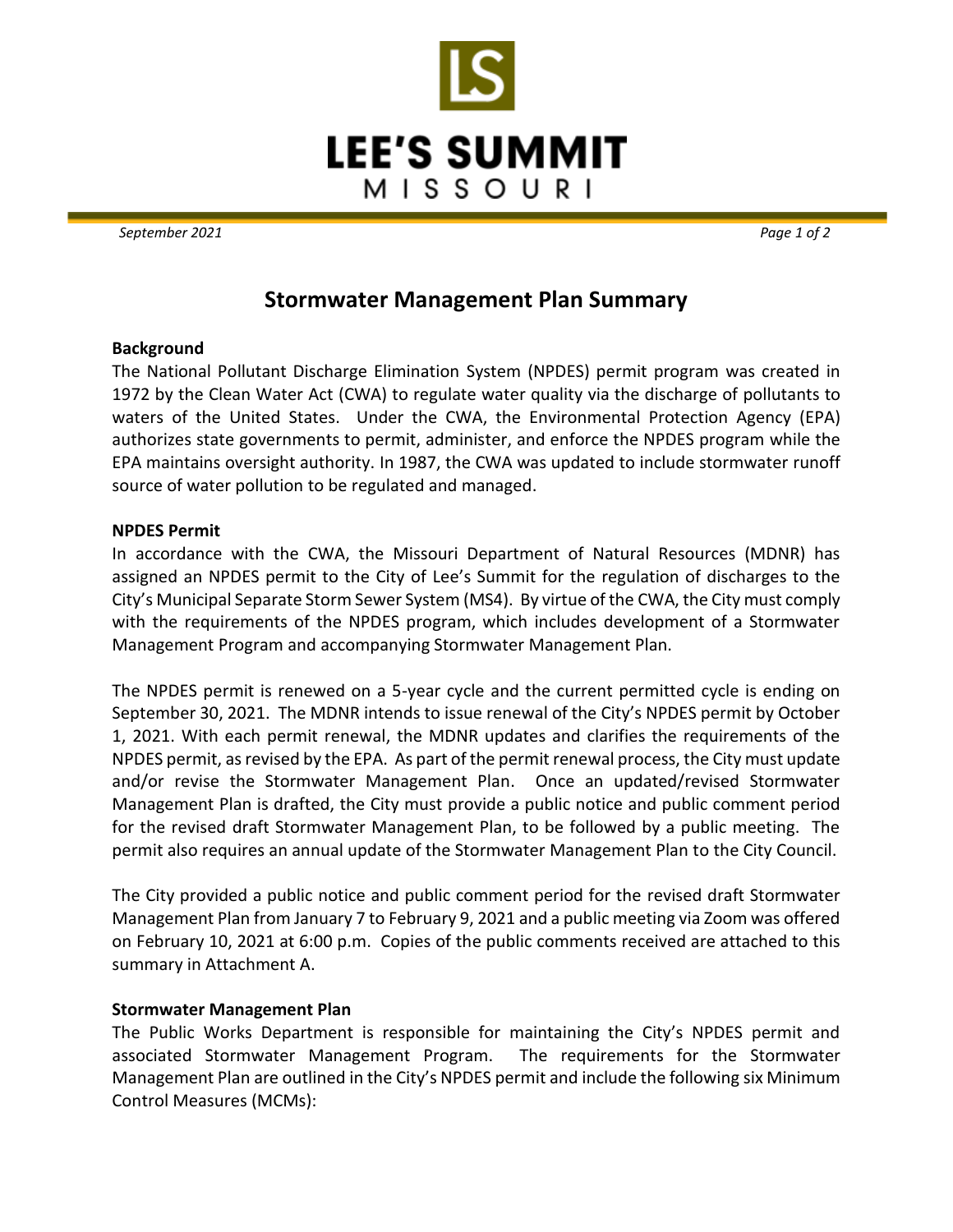- 1. Public Education and Outreach
- 2. Public Participation
- 3. Illicit Discharge Detection and Elimination (IDDE)
- 4. Construction Site Stormwater Runoff Control
- 5. Post-Construction Stormwater Management in New Development and Redevelopment
- 6. Pollution Prevention and Good Housekeeping

The Public Works Department is primarily responsible for the requirements of MCMs 1, 2, 3, and 6 of the Stormwater Management Plan. The Public Works Department shares responsibility for the requirements of MCM 4 with the Development Services Department and the Development Services Department is primarily responsible for the requirements of MCM 5.

These MCMs involve preparing and sharing educational materials for target audiences, which include residents, businesses, and developers; public participation events such as Stream Team and Storm Drain Stenciling; identifying improper disposal or management of wastes, on-site inspections and enforcement of erosion control and construction wastes, inspections of longterm water quality management, and staff training. Each of these MCMs have an iterative process that requires the City to evaluate how well the City is achieving the desired outcome and to adjust the program accordingly to enhance the results.

For the upcoming 2021-2026 permit cycle, the MDNR created two options for structuring the City's Stormwater Management Plan. The City could choose the "2-Step" format or the "Comprehensive" format. The 2-Step format is intended for communities with well-established Stormwater Management Programs whereas the Comprehensive format is intended for communities that do not have their Stormwater Management Program fully developed. Based on conversations with the MDNR, it was City staff's understanding that the 2-Step option was the correct format to utilize for updating the City's Stormwater Management Plan.

However, during review of the City's draft Stormwater Management Plan, the MDNR determined that the City of Lee's Summit needed to convert to the Comprehensive format. Therefore, the City's Stormwater Management Plan is currently undergoing revisions to meet the requirements of the Comprehensive Stormwater Management Plan format. The revisions must be complete before December 31, 2021. Once finalized, the City's Stormwater Management Plan will be posted on the City's website for public access.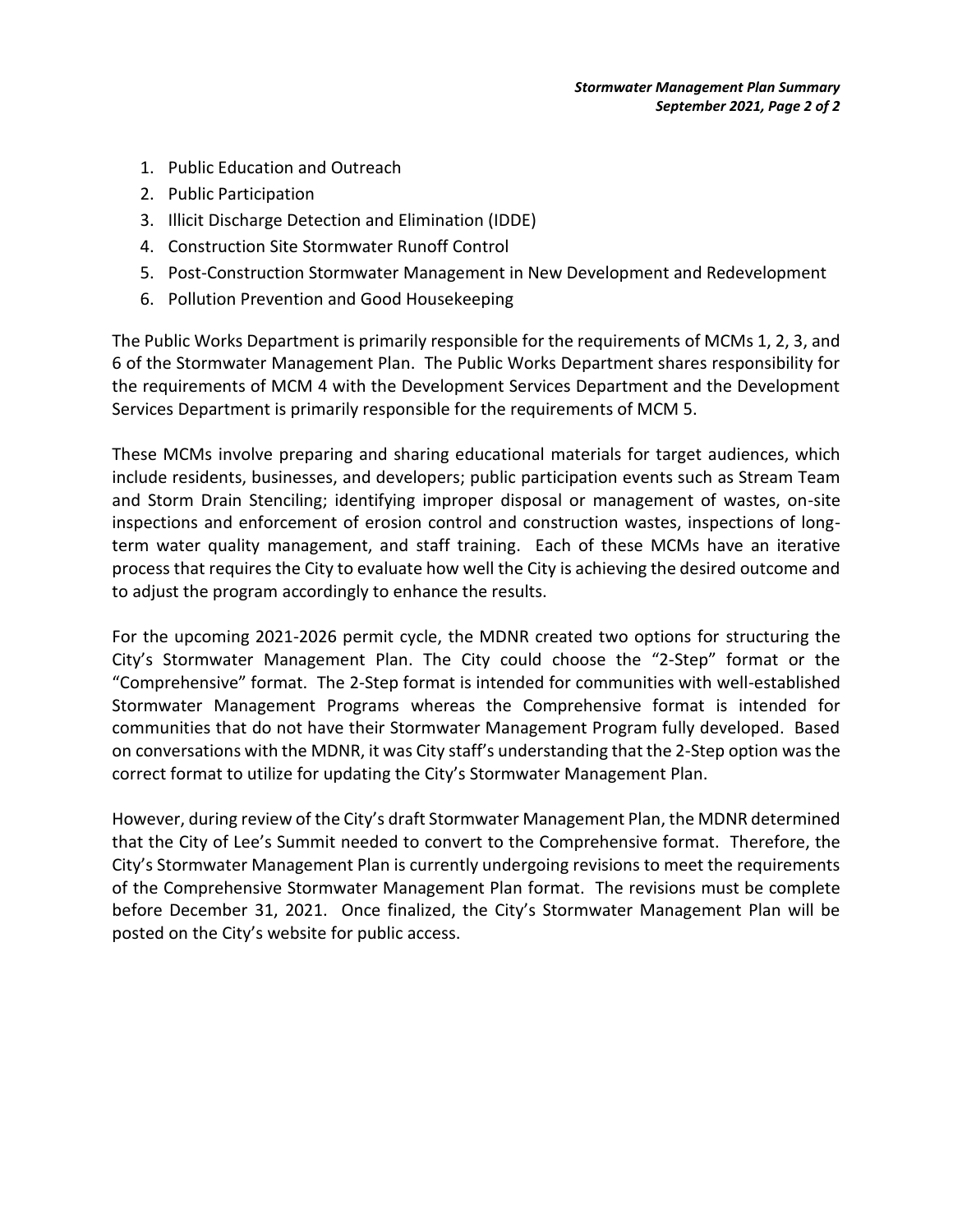## **Attachment A**

## **Draft Stormwater Management Plan Press Release, Public Notice, and Public Comments**

|           | IS Lee's Summit Seeking Feedback X           |                                        |                              |                                                                                       |                               |                                                     |                                                                                              |        |                           |                                                                                                                                                                                                                                                       |         | Ð                                    | × |
|-----------|----------------------------------------------|----------------------------------------|------------------------------|---------------------------------------------------------------------------------------|-------------------------------|-----------------------------------------------------|----------------------------------------------------------------------------------------------|--------|---------------------------|-------------------------------------------------------------------------------------------------------------------------------------------------------------------------------------------------------------------------------------------------------|---------|--------------------------------------|---|
| ↓         | diyofis.net/news-media/press-<br>o<br>o<br>7 |                                        |                              |                                                                                       |                               |                                                     | maniformed 1782/article@5127/non-cummit-seeking-feedsack-on-stormly-styl-manipolitical       |        |                           |                                                                                                                                                                                                                                                       | þ       |                                      | m |
| III Apps. | IS Wiki<br>El Timedretts # 8500 IS LSW       |                                        |                              |                                                                                       | <b>Silly Lin Mapper</b>       |                                                     | Cityworks @ Summitup                                                                         |        | <b>B</b> IS FEMA Flood Ma | MoGEM (eDMR) EX Lat Long Convert                                                                                                                                                                                                                      |         |                                      | Ŕ |
|           | Services   Resources   News<br>Engage        | Pay   Discover   Experience<br>Explore |                              |                                                                                       | Plan   Build   Grow<br>Thrive |                                                     | Officials   Departments   Meetings<br>City Government                                        |        |                           | How Do I.                                                                                                                                                                                                                                             |         |                                      |   |
|           | All Press Releases                           |                                        |                              |                                                                                       | Press Releases                |                                                     |                                                                                              |        |                           |                                                                                                                                                                                                                                                       |         |                                      |   |
|           | City of Lee's Summit Press Releases          |                                        |                              |                                                                                       |                               |                                                     | Thursday, Jamary 7, 2021   Views: 70   Categories: Public Works Press Releases               |        |                           |                                                                                                                                                                                                                                                       |         |                                      |   |
|           | Development Services Press Releases          |                                        |                              |                                                                                       |                               |                                                     |                                                                                              |        |                           | Lee's Summit Seeking Feedback on Stormwater Management                                                                                                                                                                                                |         |                                      |   |
|           | Fire Department Press Releases               |                                        |                              |                                                                                       |                               |                                                     |                                                                                              |        |                           |                                                                                                                                                                                                                                                       |         |                                      |   |
|           | Parks & Recreation Press Releases            |                                        |                              |                                                                                       |                               |                                                     |                                                                                              |        |                           | Stormwater Management Plan. Thuse wishing to participate may attend in person in the Strother Conference Room in City Hall.<br>The City of Lee's Summit will host a public meeting from 6 p.m. to 7 p.m. on Feb. 10 to solicit feedback on the City's |         |                                      |   |
|           | Police Department Press Releases             |                                        |                              |                                                                                       |                               | distancing, mask requirements and gathering limits. |                                                                                              |        |                           | 220 SE Green St., or virtually via Zoom. The in-person meeting will tullow COVID-19 health guidelines, including social                                                                                                                               |         |                                      |   |
|           | Public Works Press Releases                  |                                        |                              |                                                                                       |                               |                                                     |                                                                                              |        |                           | The City is in the process of renewing its National Pollutant Discharge Elimination System (NPDES) permit, which requires a                                                                                                                           |         |                                      |   |
|           | Water Utilities Press Releases               |                                        |                              |                                                                                       |                               |                                                     | requires municipalities to eliminate unauthorized discharges into the storm drainage system. |        |                           | Stermwater Management Plan. The NPDES permit program was created by the Clean Water Act to address water pollution and                                                                                                                                |         |                                      |   |
|           | Search Press Releases                        |                                        |                              |                                                                                       |                               |                                                     |                                                                                              |        |                           | involvement and participation; illicit discharge detection and elimination; construction site stommwater runoff control, post-<br>The City's NPDES permit requires the Stormwater Management Plan to Include public education and outreach; public    |         |                                      |   |
|           | Search                                       | σ                                      | municipal operations.        |                                                                                       |                               |                                                     |                                                                                              |        |                           | construction stormwater management in new dewelopment and redevelopment; and pollution prevention/good housekeeping for                                                                                                                               |         |                                      |   |
|           | Press Release Archive                        |                                        |                              |                                                                                       |                               |                                                     |                                                                                              |        |                           | The draft Stormwater Management Plan can be accessed for review at chyols S net. In addition to the Feb. 10 public meeting,<br>the City will accept public comments on the Stormwater Management Plan through Feb. 9. A comment form is available at  |         |                                      |   |
|           | 2021                                         |                                        | http://bit.ly/stormwaterplan |                                                                                       |                               |                                                     |                                                                                              |        |                           |                                                                                                                                                                                                                                                       |         |                                      |   |
|           | 2020                                         | 답                                      |                              | $\begin{array}{c c c c c c} \hline \bullet & \bullet & \bullet & \bullet \end{array}$ |                               |                                                     |                                                                                              |        |                           |                                                                                                                                                                                                                                                       |         |                                      |   |
|           | 2019                                         |                                        |                              |                                                                                       |                               |                                                     |                                                                                              |        |                           |                                                                                                                                                                                                                                                       |         |                                      |   |
|           | 2018                                         | ş                                      |                              |                                                                                       |                               |                                                     |                                                                                              |        |                           |                                                                                                                                                                                                                                                       |         |                                      |   |
|           | 2017<br>ä                                    | $\mathfrak{p}$                         | Previous                     |                                                                                       |                               | Hotel Fire Extinguished By Automatic Fire           |                                                                                              |        |                           |                                                                                                                                                                                                                                                       |         | ¢                                    |   |
| E         | D Type here to search                        | ħ                                      | ē<br>Ŀ                       | X.                                                                                    | 2                             |                                                     |                                                                                              | e<br>E |                           |                                                                                                                                                                                                                                                       | 小腹 細胞 く | <b>TOE ST AND</b><br><b>BARTISTS</b> |   |

u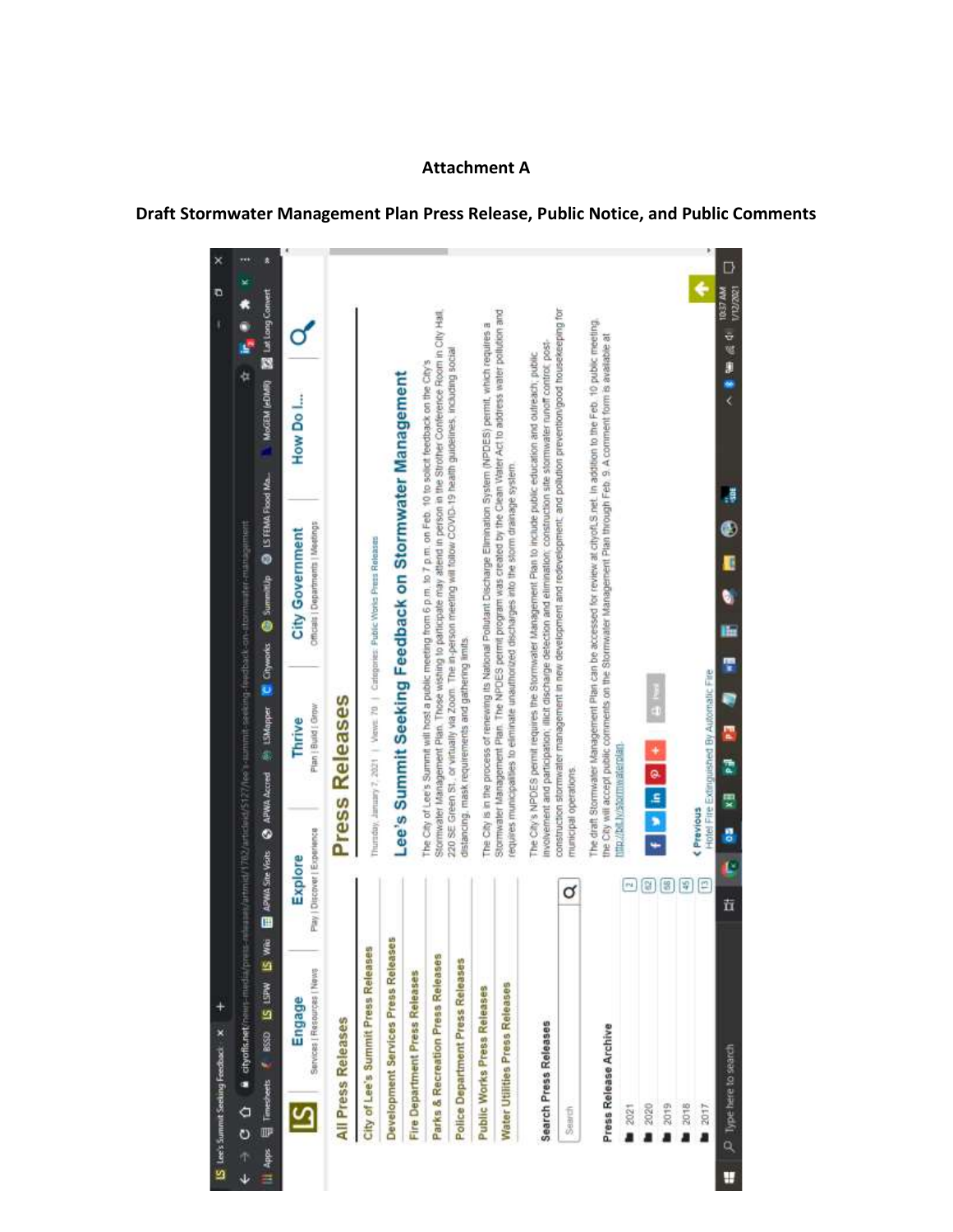|                |                           | <b>Public Comments and Responses from SWMP Public Meeting via Zoom</b>    |
|----------------|---------------------------|---------------------------------------------------------------------------|
|                |                           | February 10, 6-7pm                                                        |
|                |                           |                                                                           |
| <b>Citizen</b> | <b>Comment</b>            | <b>Staff Response</b>                                                     |
| Teresa         | At the MDNR, who          | The MDNR Water Protection Program team performs the review, the           |
| Vollenweider   | reviews the SWMP?         | specific individuals are not known to city staff.                         |
|                | <b>Project Management</b> | The City primarily uses CityView and CityWorks software to track SWMP     |
|                | Software referred to      | related issues. Some of these documents are available through the         |
|                | in the SWMP; what is      | online portal, all of them are available through the open records as long |
|                | that and is it            | as they are not protected by the Missouri Sunshine Law.                   |
|                | available to the          |                                                                           |
|                | public for all current    |                                                                           |
|                | and historical            |                                                                           |
|                | records?                  |                                                                           |
|                | How many public           | No previous comments were received in regard to the SWMP                  |
|                | comments on the           | document; this is the first year gathering these comments. Stormwater     |
|                | SWMP or stormwater        | related issues vary on an annual basis, but is estimated that the City    |
|                | are received              | receives between 200-300 concerns throughout the year.                    |
|                | annually?                 |                                                                           |
|                | How many                  | This metric is not tracked, it is estimated that less than 5 requests are |
|                | comments or               | made annually for open records.                                           |
|                | complaints request        |                                                                           |
|                | access to                 |                                                                           |
|                | records/submissions?      |                                                                           |
|                | Recommendation:           | An independent committee that does not involve the city would need to     |
|                | some sort of              | be established through another jurisdiction and cannot; therefore, be     |
|                | stormwater<br>management  | implemented by the city.                                                  |
|                | committee should be       |                                                                           |
|                | established that is       |                                                                           |
|                | independent of the        |                                                                           |
|                | City.                     |                                                                           |
|                | Recommendation: a         | The City has been working on an externally visible portal for several     |
|                | single, searchable        | years that provides citizens free access to documents involving private   |
|                | database should be        | property. This does not included documents that are protected under       |
|                | developed for all         | the Missouri Sunshine Law. The City is in the process of implementing a   |
|                | complaints that is        | new document management system as of the time of this plan                |
|                | accessible to and by      | preparation and is considering methods to make more documents             |
|                | the public. This          | publicly available. An independent database and hotline not managed       |
|                | database should not       | by the city would need to be established outside of the City's            |
|                | be managed by the         | jurisdiction.                                                             |
|                | City and should have      |                                                                           |
|                | a hotline associated      |                                                                           |
|                | with it.                  |                                                                           |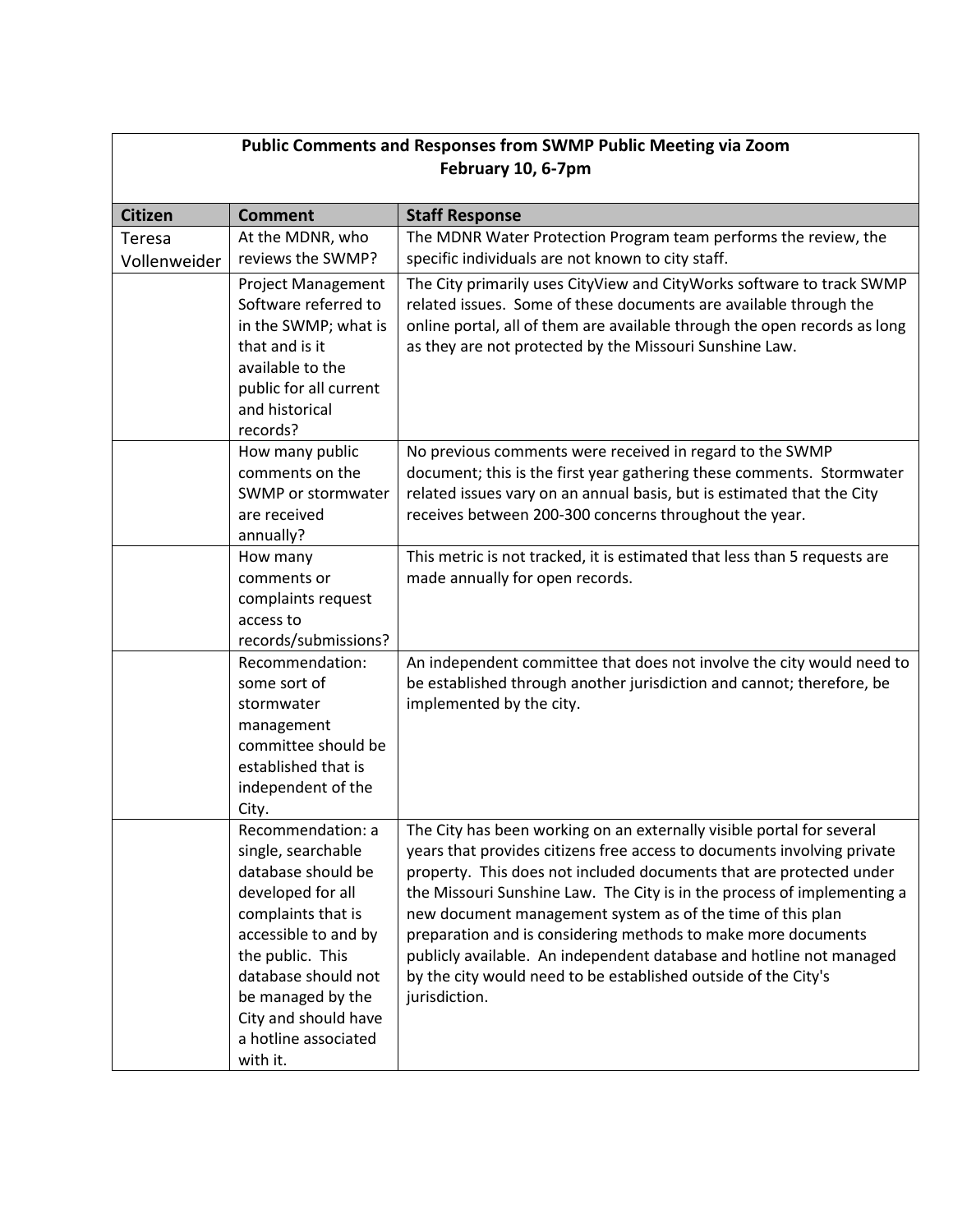| Recommendation:<br>pre-construction<br>meeting notes should<br>be accessible to the<br>public including all<br>field inspections and<br>stop work orders. | The City currently makes several of these documents available through<br>the portal, the remaining documents are available through open records<br>requests as long as they are not protected by the Missouri Sunshine<br>Law.                                         |
|-----------------------------------------------------------------------------------------------------------------------------------------------------------|------------------------------------------------------------------------------------------------------------------------------------------------------------------------------------------------------------------------------------------------------------------------|
| Does staff take notes<br>on all calls that come<br>in with stormwater<br>complaints? They<br>should and they<br>should be public<br>record.               | Depending on the type call, the information is included in a report<br>(inspection, property maintenance record, service request, work order,<br>etc.); however, if the call is only requesting information or not<br>complaint-based, the call may not be documented. |
| Are complaints<br>logged into a system<br>that is searchable<br>and public?                                                                               | Complaints are logged into multiple systems depending on the type of<br>complaint. Some of these systems are publicly available to search;<br>however, some documents are protected under Missouri Sunshine Law<br>and are not publicly available.                     |
| Field staff should<br>have more training<br>and the City should<br>be more proactive.                                                                     | The City provides training and is consistently seeking to improve<br>training. The City is currently developing a proactive code enforcement<br>model for property maintenance related issues which could include<br>stormwater.                                       |
| The City should listen<br>to property owners<br>and document<br>conversations.                                                                            | City staff does listen to property owners when contact is made;<br>however, not all issues raised can be corrected by the City. The City<br>does not actively document every conversation, depending on the type<br>of call that is made.                              |
| More education<br>regarding mowing<br>and lawn<br>maintenance.                                                                                            | The SWMP includes further efforts on public education.                                                                                                                                                                                                                 |
| Where will these<br>comments be posted<br>and will they be<br>posted publicly?                                                                            | These comments and the City's responses are included in the SWMP,<br>which will be made publicly available when it is finalized.                                                                                                                                       |
| More comments<br>should be submitted<br>by the public.                                                                                                    | The City encourages public participation but cannot require citizens to<br>make comments.                                                                                                                                                                              |
| Work with schools<br>and volunteers for<br>public education.                                                                                              | The City continues to build these relationships and included in this plan<br>are further efforts to enhance public education.                                                                                                                                          |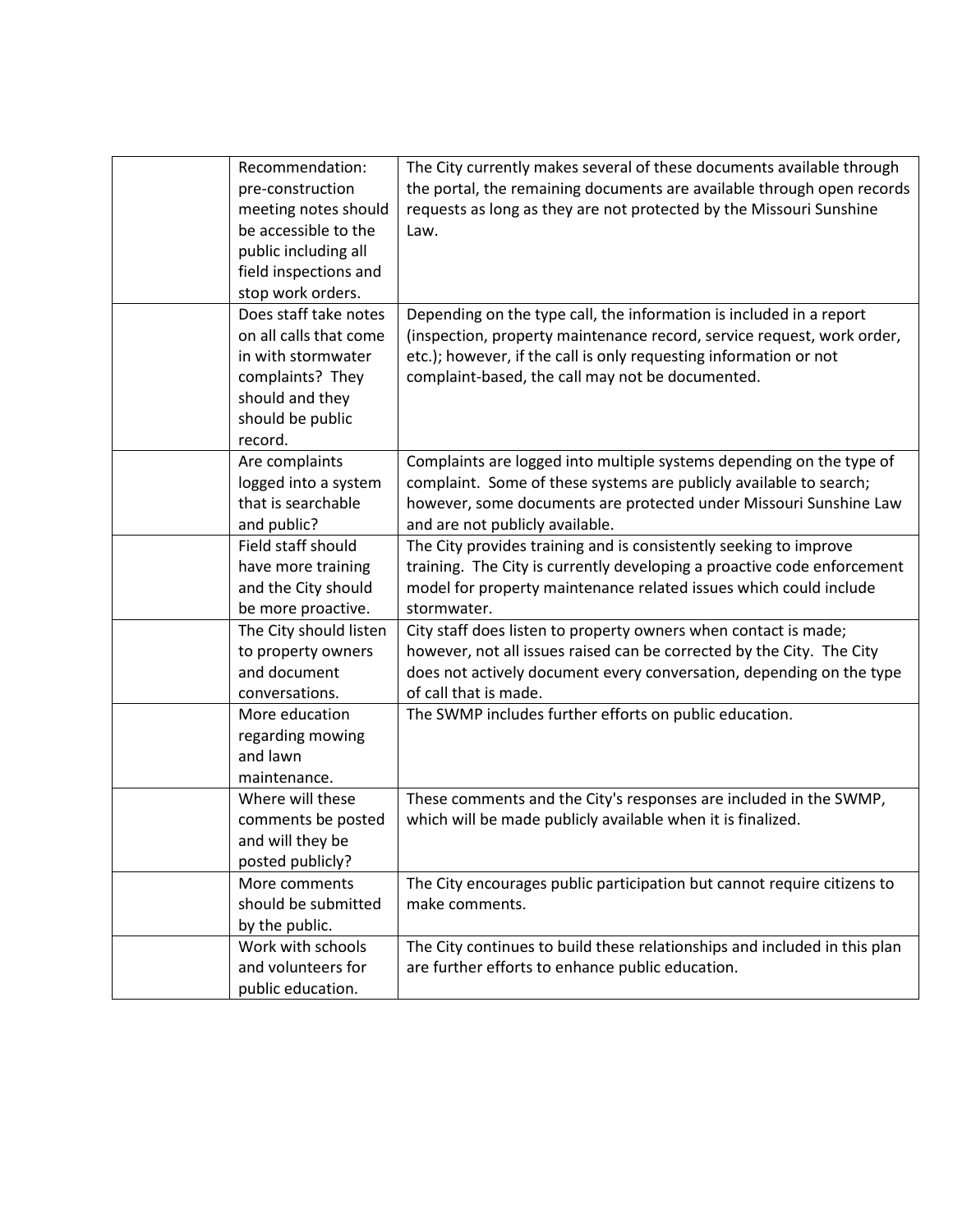|           | Page 16 "Measurable     | This has been corrected on Page 16 and in the Measurable Goals tables       |
|-----------|-------------------------|-----------------------------------------------------------------------------|
|           | <b>Goals: Mechanism</b> | in Appendix B.                                                              |
|           | for Public Comment"     |                                                                             |
|           | needs to be revised     |                                                                             |
|           | as it currently sounds  |                                                                             |
|           | like the City is NOT    |                                                                             |
|           | wanting the public to   |                                                                             |
|           | submit comments         |                                                                             |
|           | and concerns.           |                                                                             |
| Joshua    | Is there a way to       | When complaints are received by the City, the initial investigation is      |
| Cresswell | expedite the process    | typically performed by the next business day. The abatement period          |
|           | for site inspections    | varies depending on the situation. The initial notice is typically sent the |
|           | and enforcement;        | same day that a violation is identified.                                    |
|           | enforcement in          |                                                                             |
|           | particular, for new     |                                                                             |
|           | development and         |                                                                             |
|           | construction?           |                                                                             |
|           | He is concerned         | Each new development in the city is required to have a public hearing       |
|           | about runoff from       | that includes a notice to residents prior to construction which serves a    |
|           | nearby development.     | as the initial point for citizens involvement. Inspection staff in new      |
|           |                         | developments are trained to watch for stormwater issues when they           |
|           |                         | visit a site. All city staff working in the field are trained to observe    |
|           |                         | stormwater related issues and report them. The City investigates all        |
|           |                         | complaints received from the public.                                        |
|           | Recommendation:         | The City will review this recommendation. In the mid-2000's a               |
|           | Establish stormwater    | stormwater committee previously existed until public interest in            |
|           | management              | attending was lost and the committee was discontinued.                      |
|           | committee of            |                                                                             |
|           | community               |                                                                             |
|           | volunteers; will the    |                                                                             |
|           | City send out an        |                                                                             |
|           | email or notice in the  |                                                                             |
|           | paper for               |                                                                             |
|           | establishment of        |                                                                             |
|           | such a committee?       |                                                                             |
|           | Should have more        | The City holds local meetings to address specific situations and projects   |
|           | meetings like this      | as needed but will consider future meetings to discuss community-wide       |
|           | one to discuss          | storm water management.                                                     |
|           | stormwater.             |                                                                             |
|           | The SWMP does not       | The SWMP does not address every issue in the City; it is intended to        |
|           | cover everything that   | address the requirements of the City's NPDES permit. The SWMP serves        |
|           | is needed for the       | as one of many components to address as many issues in the City as          |
|           | community.              | possible.                                                                   |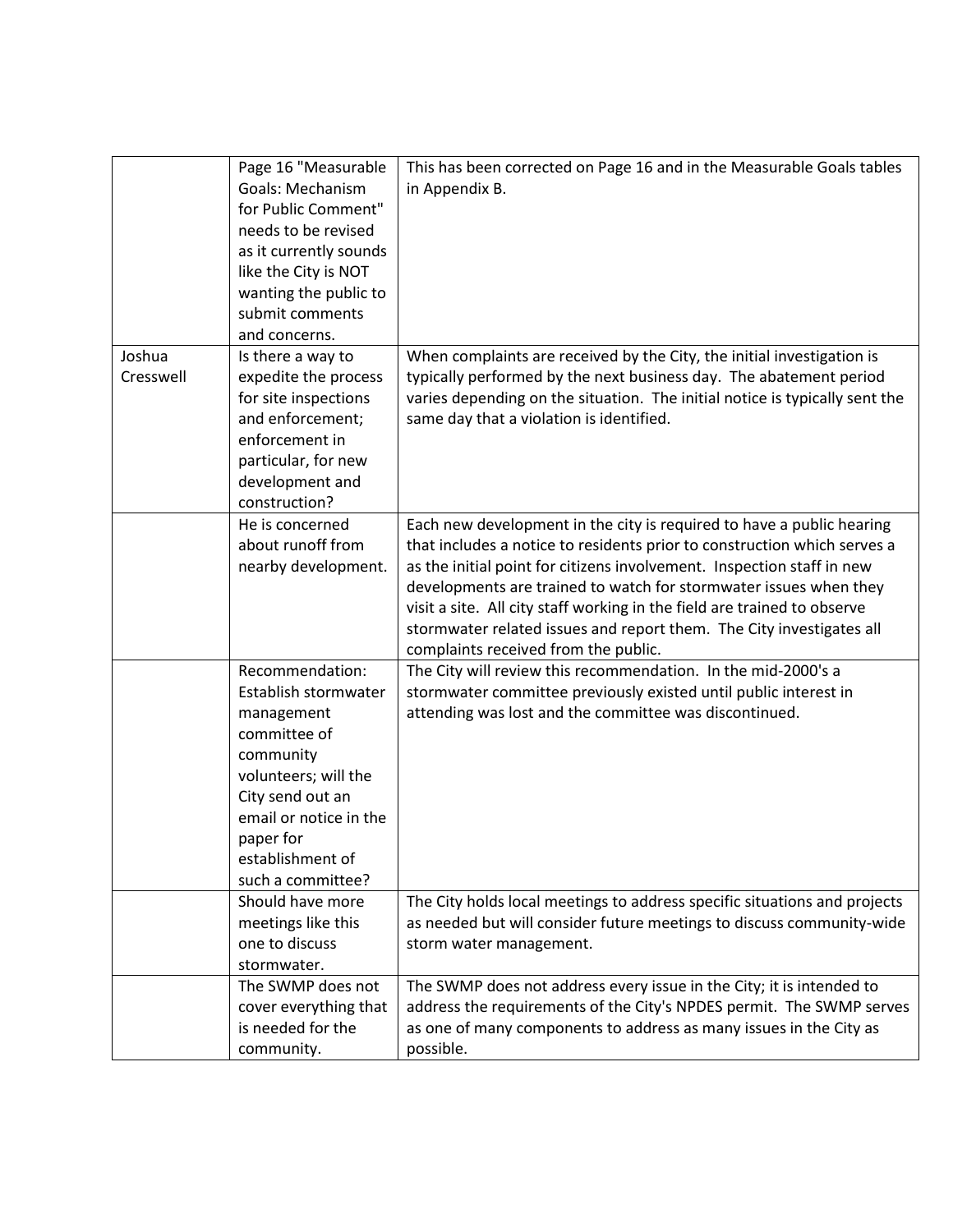|                | Outfall map: can this<br>be easier to read?                                                | The outfall map is only one map that the city maintains as a<br>requirement of the NPDES permit. There may be other maps available<br>on the City's website that serve a specific resident's needs. The<br>difficulties in reading and understanding the map may be addressed<br>specifically with staff.    |
|----------------|--------------------------------------------------------------------------------------------|--------------------------------------------------------------------------------------------------------------------------------------------------------------------------------------------------------------------------------------------------------------------------------------------------------------|
|                | Should educate the<br>public more; stronger<br>outreach/education.                         | This updated plan enhances the City's outreach and education program<br>from past iterations.                                                                                                                                                                                                                |
|                | Can we reconvene on<br>March 3 or<br>thereabouts to<br>review the revised<br>draft SWMP?   | Due to time constraints established by the MDNR, the City did not have<br>enough calendar time to host another public meeting.                                                                                                                                                                               |
| Allison Keller | She expressed<br>concerns about a<br>specific project in the<br>city.                      | These comments were relayed to the staff working on the project.                                                                                                                                                                                                                                             |
| Gary Haas      | He wanted to discuss<br>a specific project in<br>the city.                                 | These comments were relayed to the staff working on the project.                                                                                                                                                                                                                                             |
|                | The SWMP is a lot of<br>double-speak; needs<br>a list of acronyms.                         | The City has added a list of acronyms to the document to address this<br>confusion. The City has made an effort to make this technical document<br>as straight forward as possible while still addressing the requirements<br>set forth by the City's NPDES permit.                                          |
|                | Cannot follow map<br>link and the maps<br>posted do not show<br>storm infrastructure.      | City staff will review the SWMP and website to ensure all links are<br>working. A general City infrastructure map is available on the City's<br>website at https://cityofls.net/map-<br>gallery/index.html?group=98ce512922a144cdbad6a03516df5897.                                                           |
|                | SWMP needs an<br>index and does not<br>address potential<br>problems as specific<br>areas. | A table of contents is provided in the SWMP to provide guidance on<br>locating a topic. The intent of the SWMP is to establish a city-wide<br>approach to stormwater management and not issues with specific<br>projects.                                                                                    |
|                | No reference in<br>SWMP to<br><b>Stormwater Master</b><br>Plan; why?                       | The City' Stormwater Master Plan is a series of documents that are<br>independent of the SWMP. They have been developed in adherence<br>with SWMP requirements. Because these are two (2) separate<br>documents with two (2) separate purposes, the Stormwater Master<br>Plan is not referenced in the SWMP. |
|                | No definition of<br>historical items?                                                      | Historical properties are defined at the discretion of the Preservation<br>Commission. Section 5.330 of the city ordinances describes the criteria<br>by which the Preservation Commission reviews properties. This<br>information is not included in the SWMP.                                              |
|                | Is there a schedule<br>for the street<br>sweeper?                                          | This information is publicly available on the City's website at<br>cityofls.net/public-works/street-programs-maintenance/infrastructure-<br>maintenance                                                                                                                                                      |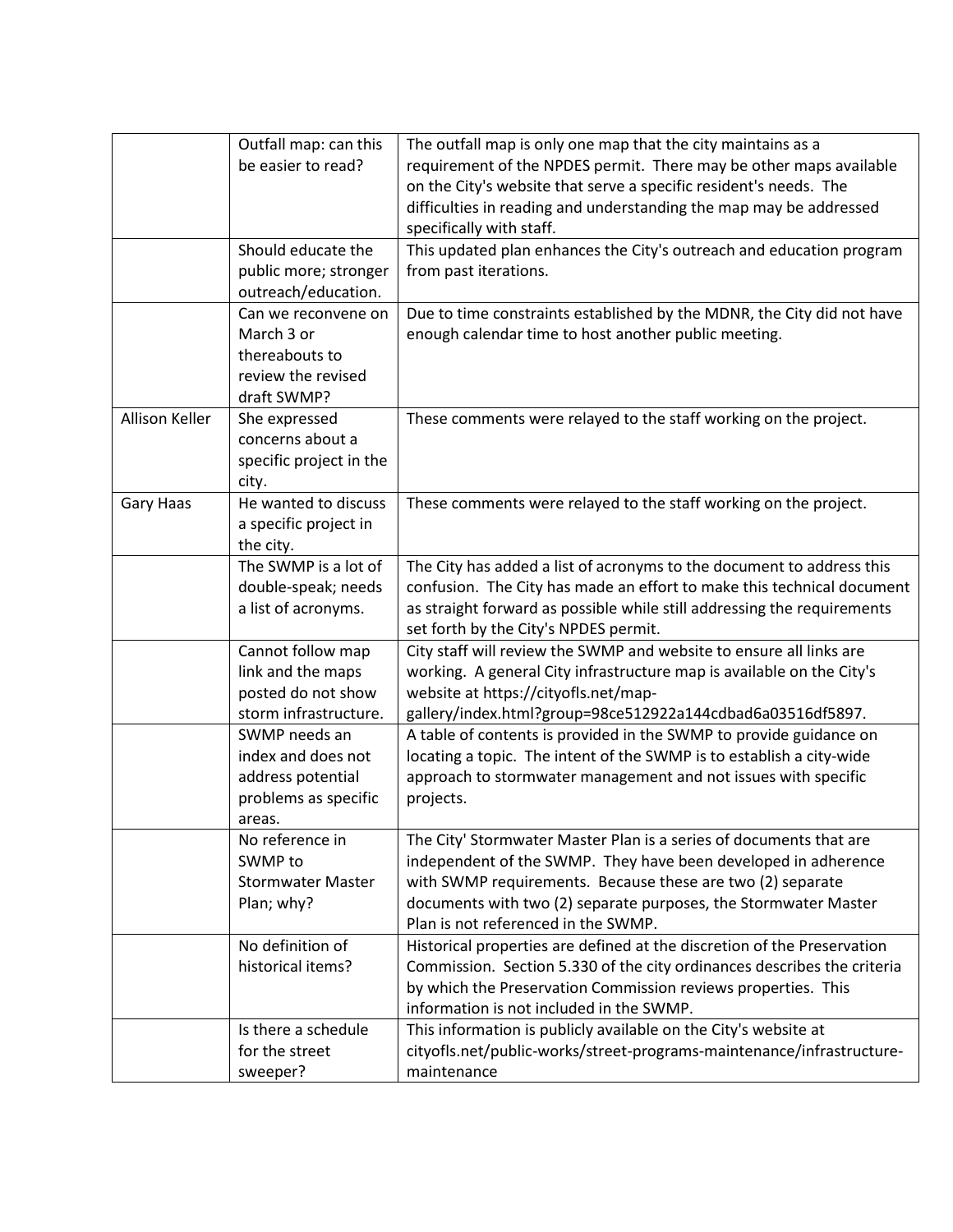#### **Kara Taylor**

| From:    | Kara Taylor                            |
|----------|----------------------------------------|
| Sent     | Friday, February 5, 2021 7:31 AM       |
| To:      | Jackie White                           |
| Subject: | RE: Storm Water Management Plan Review |

#### Thank you for the feedback! Yours is the first actual set of comments we have received @

From: Jackie White <Jackie.White@cityofls.net> Sent: Thursday, February 4, 2021 4:58 PM To: Kara Taylor <Kara.Taylor@cityofis.net> Cc: George Binger III <George.Binger@cityofls.net> Subject: Storm Water Management Plan Review

I reviewed the Draft MS4 plan today mostly for my educational benefit. It looks really good. I have a couple suggestions..............

Some of the things I didn't see mentioned that we can get credit for and we already do as a City are as follows. Maybe some of these are captured in other City permits though so if so please disregard. I had this responsibility at Grandview and I know that it is a big job and a lot of work. It was also one of my "other duties as assigned" so I am sure you know much more about this than I do.

- . the dog waste stations that Parks and Recreation have around town. (how many bags purchased was a measurable goal)
- Our solid waste program at the solid waste facility services (tons of trash or containers of trash collected at the ٠ transfer station)
- . Membership in the region wide MARC Household Hazardous Waste program (receipt for payment in the program)
- Police Departments Drug takeback program. (police usually track how much was collected in pounds) ٠
- ٠ Citizen academy (or whatever Lee's Summit calls the program where residents can learn about different departments in the City of Lee's Summit (class rosters or signin sheets)

Also, It would be helpful to have a "List of Abbreviations Page". See below from Grandview's plan.